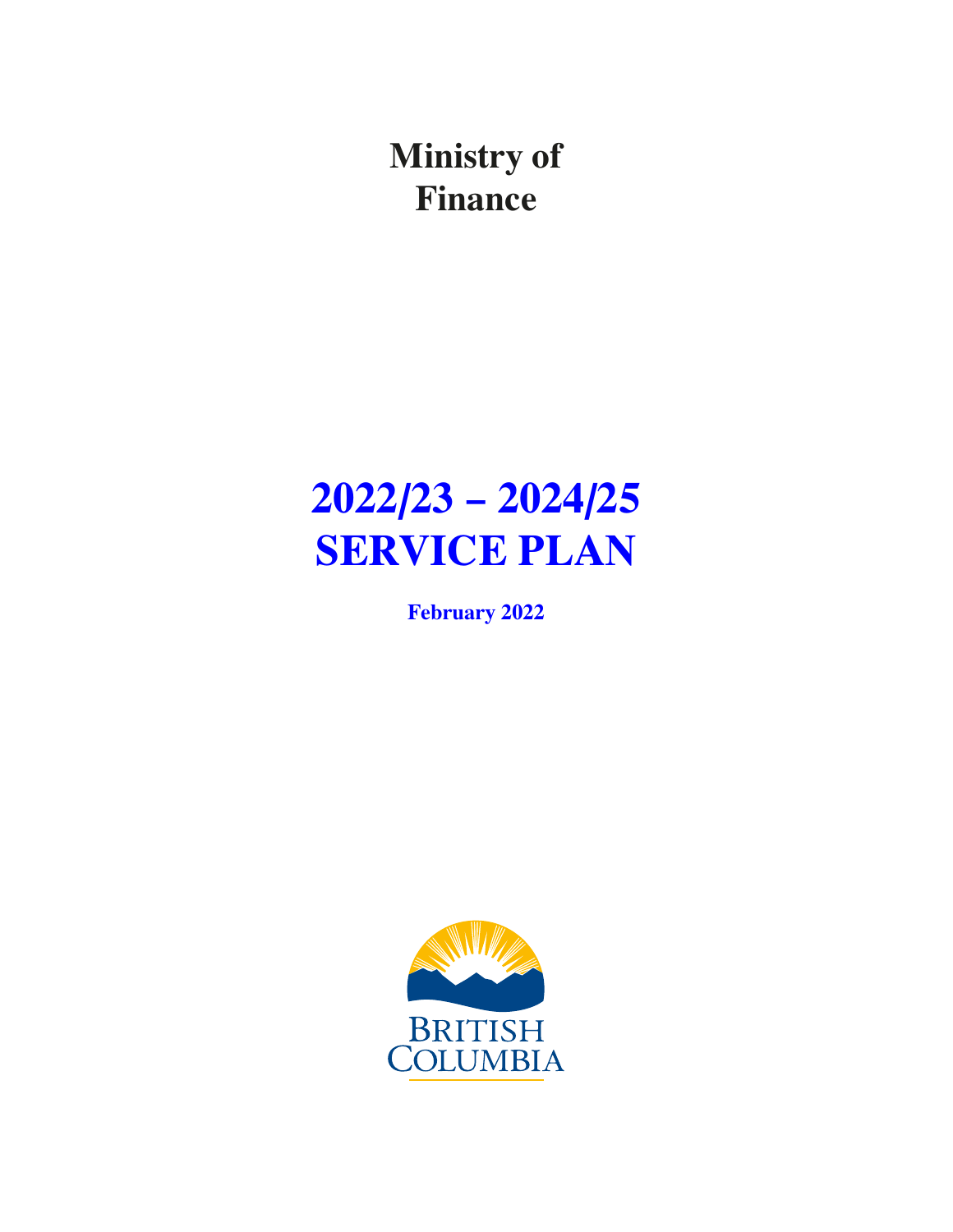For more information on the Ministry of Finance contact:

PO BOX 9417 STN PROV GOVT VICTORIA, B.C. V8W 9V1 1-800-663-7867 Or visit our website at [www.fin.gov.bc.ca](http://www.fin.gov.bc.ca/)

Published by the Ministry of Finance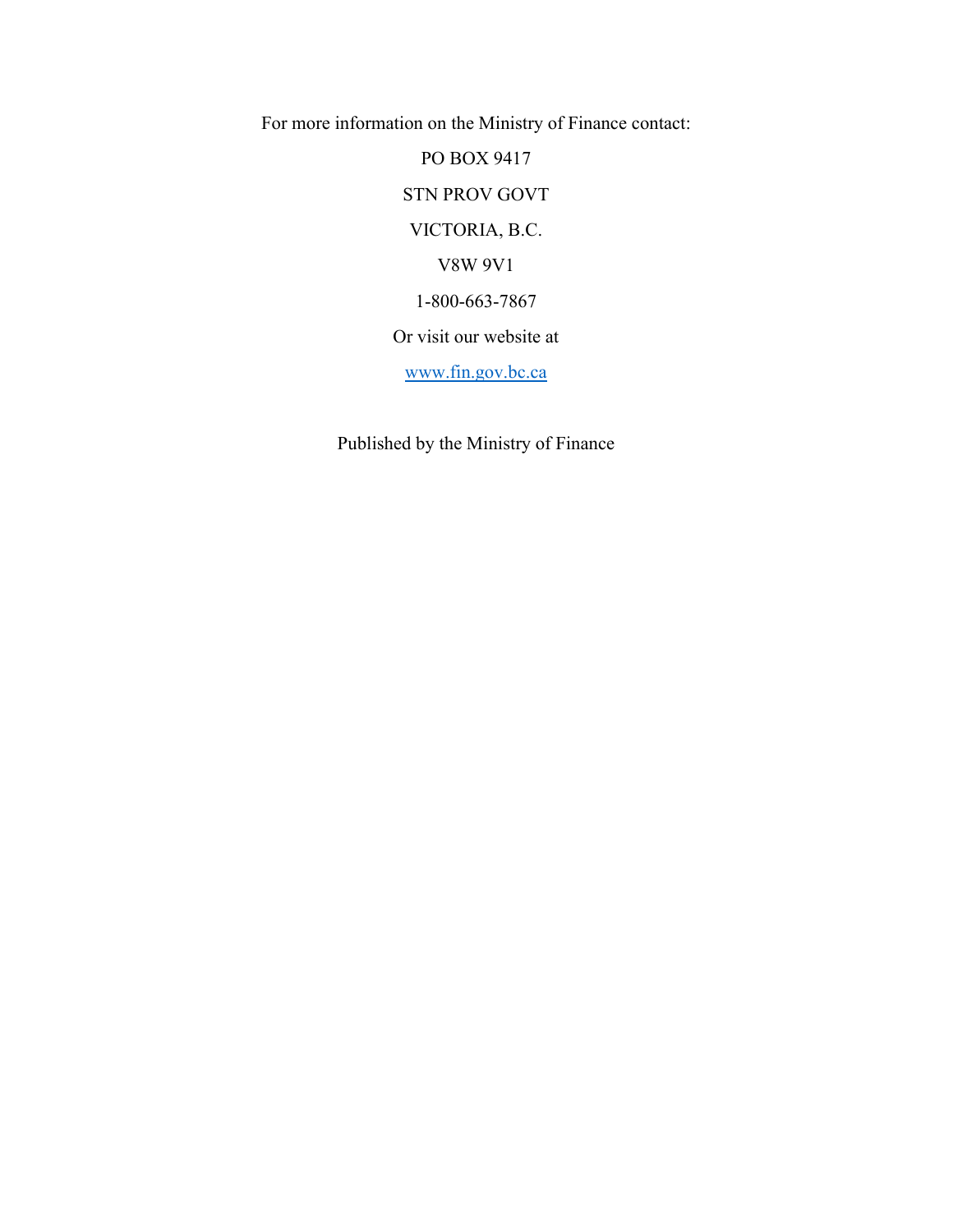### <span id="page-2-0"></span>**Minister's Accountability Statement**



The *Ministry of Finance 2022/23 – 2024/25 Service Plan* was prepared under my direction in accordance with the *Budget Transparency and Accountability Act*. I am accountable for the basis on which the plan has been prepared.

Honourable Selina Robinson Minister of Finance February 11, 2022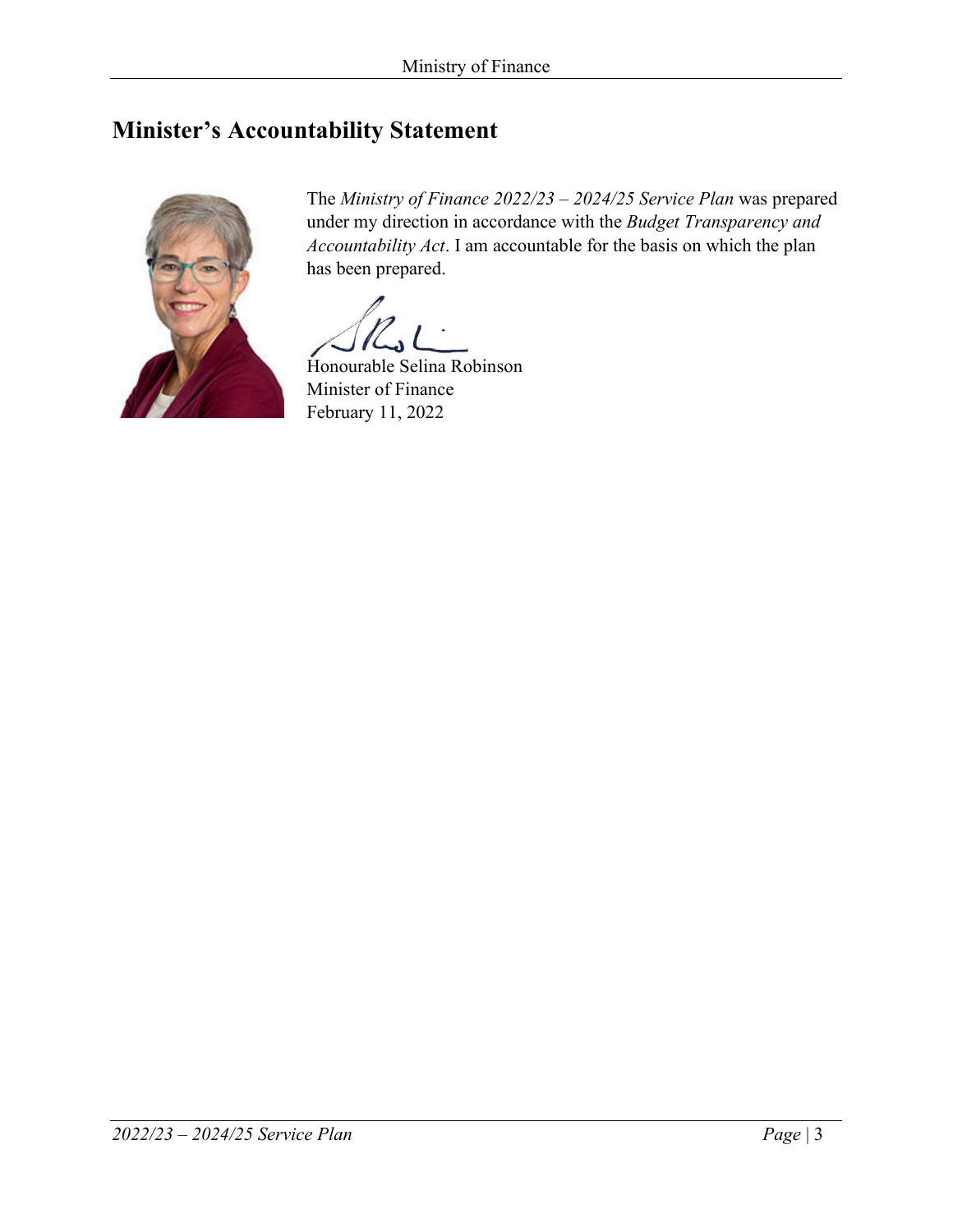# **Table of Contents**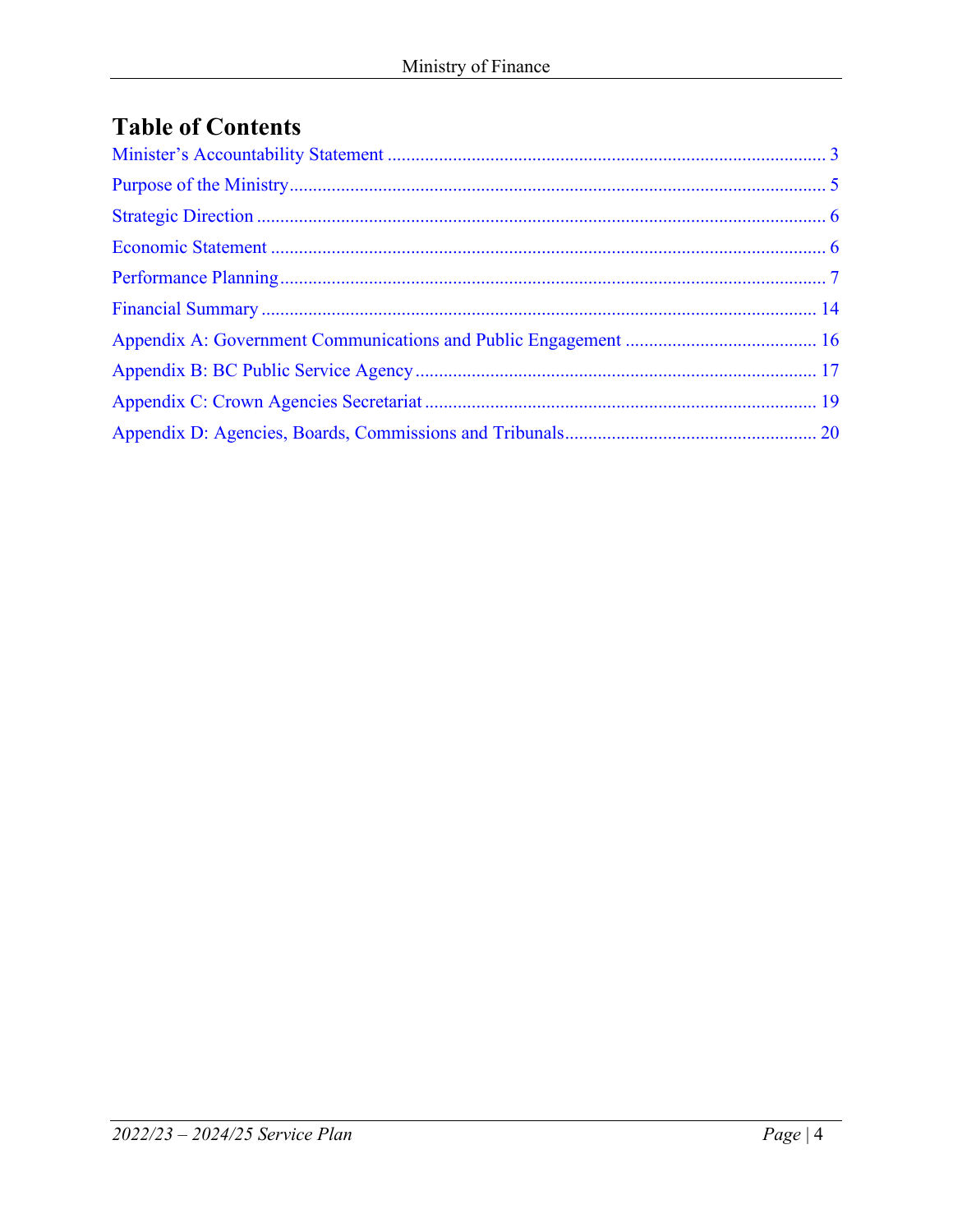# <span id="page-4-0"></span>**Purpose of the Ministry**

The Ministry of Finance plays a central role in managing government's fiscal, financial, human resource and taxation policies. Key responsibilities of the ministry include:

- Developing forecasts of the provincial economy; and developing and monitoring government's budget, capital plan and three-year fiscal plan.
- Policy development with respect to provincial taxes; financial services, capital markets, pension plans, mortgage broker sectors, real estate services and societies and anti-money laundering in real estate.
- Providing policy advice with respect to federal-provincial fiscal arrangements and federal-provincial income security programs, such as Employment Insurance and the Canada Pension Plan.
- Oversight for government's financial, procurement and administrative governance as well as banking, payment card, corporate accounting, insurance, risk, security, and debt management services.
- Performance and financial management audits of ministry, agency and Crown corporation programs and functions to help improve efficiency and ensure governance, management and control systems are operating effectively.
- Identifying and collecting amounts owed to the government in relation to statutes the ministry directly administers, as well as statutes administered by other ministries.
- Coordinate cross-government action on gender equity issues, including addressing and responding to Gender-Based Violence (GBV), closing the gender pay gap and advancing the application and use of Gender-Based Analysis Plus (GBA+).
- Through the Public Sector Employers' Council, oversight of strategic coordination of bargaining and labour relations, total compensation planning and human resource management for the provincial public sector, in addition to representing the Minister of Finance as Government Pension Plan Partner.
- Providing guidance to ministries in the delivery of strategic government objectives on public infrastructure projects.
- Through the Crown Agencies Secretariat (CAS), ensuring specified Crowns are operating effectively, in the public interest and in support of government's strategic direction and fiscal, financial and other policy principles; and
- oversight of governance, corporate accountability and appointments to all Crown corporations, agencies, boards and commissions.
- Through Government Communications and Public Engagement (GCPE), ensuring British Columbians are informed about programs, policies and services that affect them and communicate essential features and changes in these areas through a wide variety of communication channels, direct engagement, and online services.
- Through the BC Public Service Agency (PSA), providing human resource leadership, expertise, services and programs that contribute to better business performance of ministries and government as a whole. These services include hiring, payroll, labour relations, occupational health and safety, professional development, succession management, and employee engagement.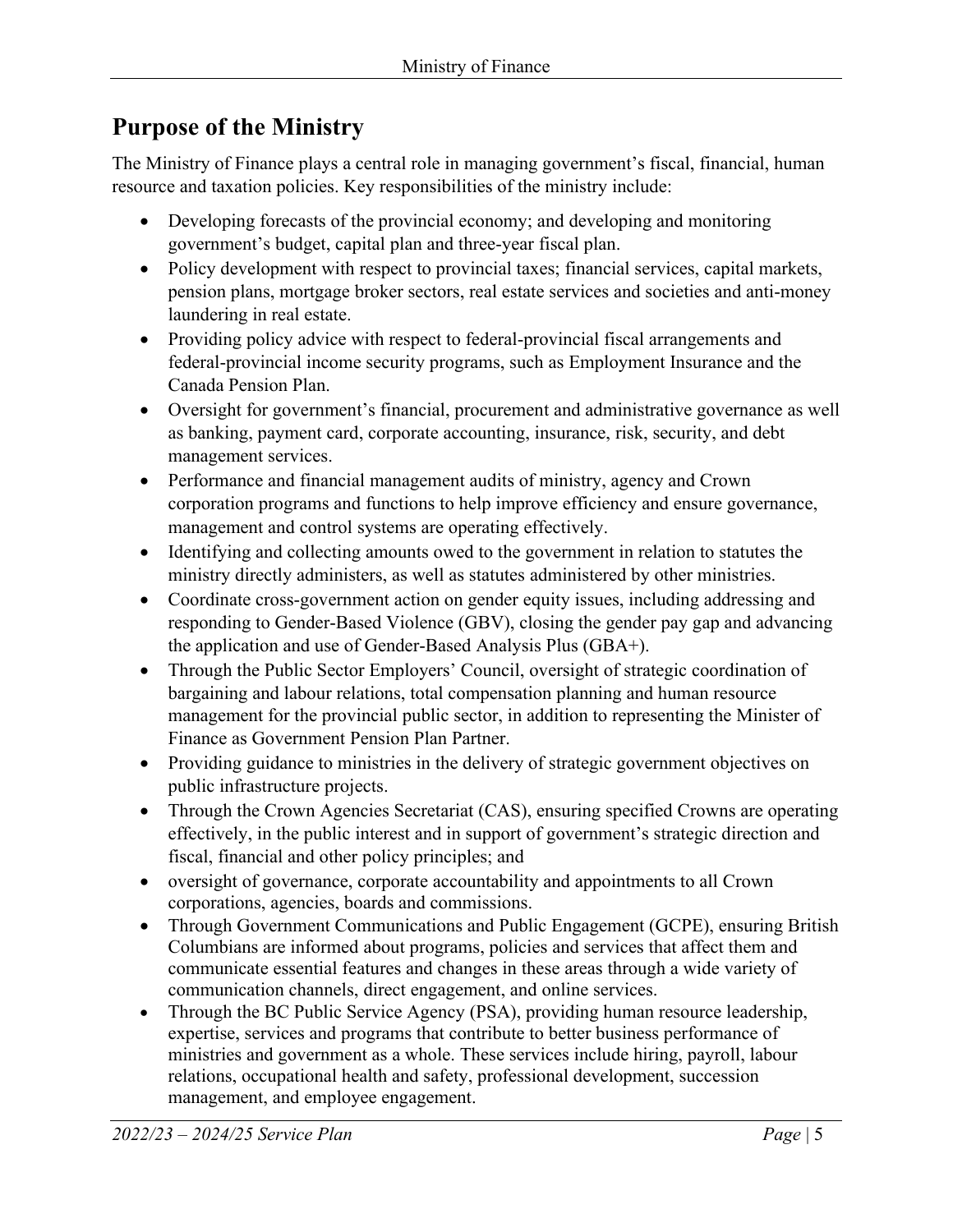• Operation of [Government House](https://ltgov.bc.ca/) and accountability for the [BC Securities Commission,](https://www.bcsc.bc.ca/) the [BC Financial Services Authority,](http://www.bcfsa.ca/) [BC Infrastructure Benefits,](https://www.bcib.ca/) [Infrastructure BC,](https://www.infrastructurebc.com/) [BC](https://www.bcassessment.ca/) [Assessment Authority,](https://www.bcassessment.ca/) [BC Lottery Corporation,](https://www.bclc.com/) [Liquor Distribution Branch](http://www.bcldb.com/) and [Real](https://www.refbc.com/) [Estate Foundation of BC.](https://www.refbc.com/)

# <span id="page-5-0"></span>**Strategic Direction**

In 2022/2023, the Government of British Columbia will continue its whole-of-government response to the COVID-19 pandemic with a focus on protecting the health, social and economic well-being of British Columbians. Building on our economic, environmental, and social strengths while looking to seize opportunities to improve outcomes for all British Columbians will be an important aspect of each ministry's work as we respond to COVID-19 and recover from devastating floods and wildfires. The policies, programs and projects developed over the course of this service plan period will align with the five foundational principles established by Government in 2020: putting people first; working toward lasting and meaningful reconciliation; supporting equity and anti-racism; ensuring a better future through fighting climate change and meeting our greenhouse gas reduction targets; and supporting a strong, sustainable economy that works for everyone.

This 2022/23 service plan outlines how the Ministry of Finance will support the government's priorities including the foundational principles listed above and selected action items identified in the November 2020 Minister's [Mandate Letter.](https://www2.gov.bc.ca/assets/gov/government/ministries-organizations/premier-cabinet-mlas/minister-letter/robinson_mandate_2020_mar_fin.pdf)

# <span id="page-5-1"></span>**Economic Statement**

B.C.'s economy has rebounded from the impacts of the COVID-19 pandemic that began in 2020, despite significant pandemic variant and climate-related events. A strong health response, high vaccination rates, increased infrastructure investments and supports for British Columbians struggling through the pandemic has helped the province rebound. While the recovery has broadened over the past year, it remains uneven with sectors like tourism, hospitality and live recreation events not fully recovered. The path of the ongoing economic recovery in B.C. and its trading partners remains highly uncertain. However, rebuild efforts from the November 2021 floods are expected to provide some support to economic activity in the province. The Economic Forecast Council (EFC) estimates that B.C. real GDP expanded by 5.1 per cent in 2021 and expects growth of 4.2 per cent in 2022 and 2.7 per cent in 2023. Meanwhile for Canada, the EFC projects national real GDP growth of 4.1 per cent in 2022 and 2.8 per cent in 2023, following an estimated gain of 4.7 per cent in 2021. As such, B.C.'s economic growth is expected to be broadly in line with the national average in the coming years. The pandemic has increased risks to B.C.'s economic outlook, such as the emergence of further variants of concern, inflationary supply chain disruptions, extended travel restrictions, and the continued impact of the slower recovery in some sectors of the B.C. economy. Further risks include ongoing uncertainty regarding global trade policies, and lower commodity prices.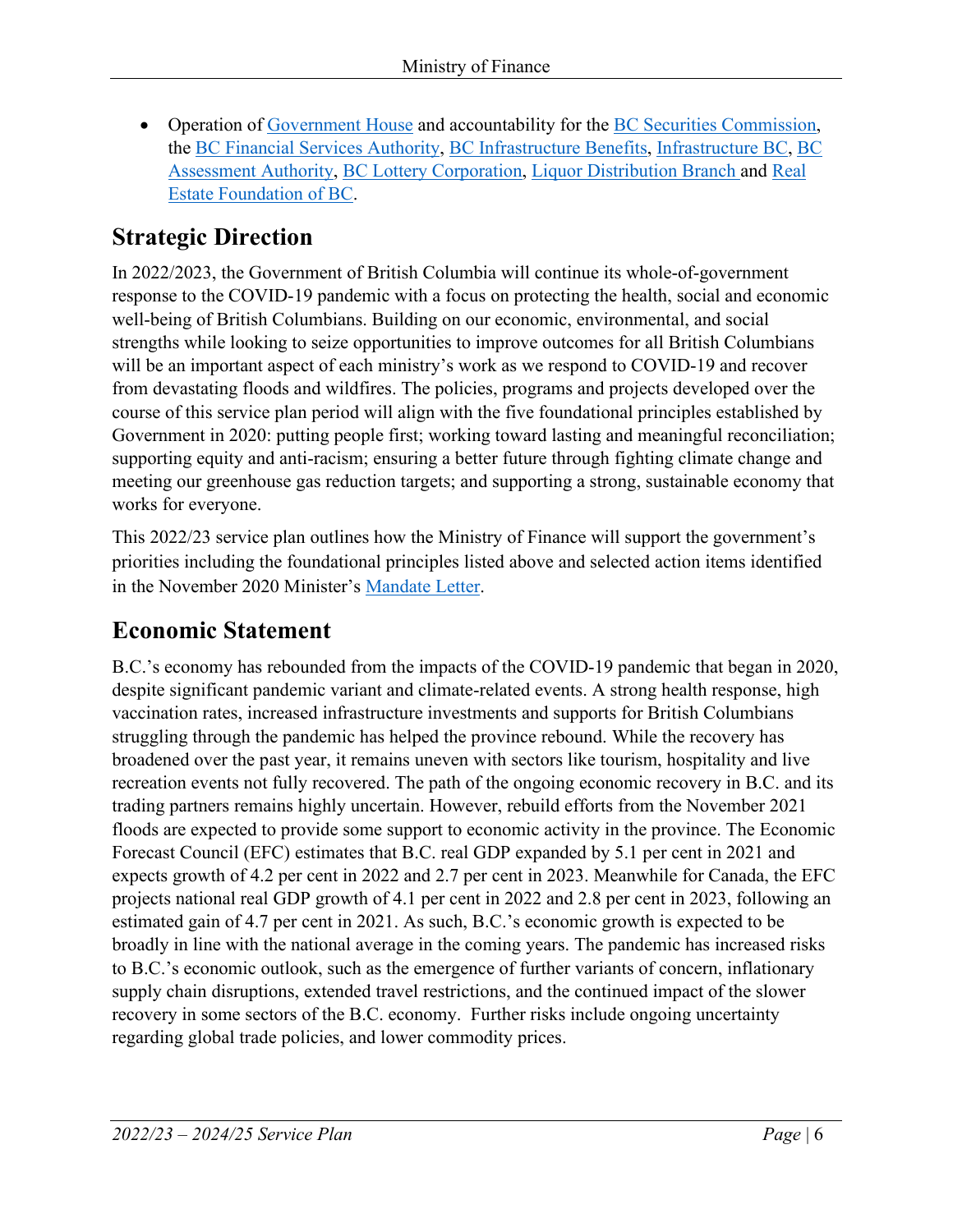# <span id="page-6-0"></span>**Performance Planning**

#### **Goal 1: Sound and transparent management of government's finances**

The ministry is responsible for achieving government's goal of balancing the needs and priorities of British Columbians within a fiscal plan that helps keep the province financially sound over the long run. This includes management of government's budget and fiscal plan, oversight of financial monitoring and reporting, and administration of the province's tax system.

#### **Objective 1.1: Effective management of government's fiscal plan**

Government is focused on supporting people, rebuilding critical infrastructure, and making major progress in recovery from the pandemic and flooding events of 2021. Government continues to be focused on balancing the needs of British Columbians with the longer-term fiscal sustainability of the province.

The government's ability to achieve fiscal sustainability flows from a prudent and resilient fiscal plan. The ministry plays a critical role in overseeing the development of the fiscal plan and works closely with provincial ministries and other public sector partners to ensure that government's annual and three-year revenue, operating and capital expenditure targets are met, while achieving government's priorities.

#### **Key Strategies**

- Prepare the annual Budget and Fiscal Plan, Estimates and quarterly reports in accordance with statutory requirements.
- Develop and prepare the economic forecast, incorporating an appropriate amount of prudence relative to the private sector outlook, and monitor changes in the forecast and B.C.'s economy that impact government's fiscal plan.
- Develop, prepare and monitor forecasts of revenues, expenditure and debt set out in Budget 2022 to identify risks and opportunities to the fiscal plan, develop risk mitigation strategies, and take corrective action as required to meet targets.
- Develop and manage government's corporate capital plan consistent with the strategic priorities of government.
- Ensure effective cash management and debt issuance to minimize borrowing requirements and debt service costs.
- Prepare the province's first-ever report on how the government's programs, policies and projects align with Environmental, Social and Governance (ESG) values and outcomes, and thereby assist investors to appreciate BC's strong ESG credentials and the compelling case for investment in the province.
- Complete the province's borrowing program as set out in the fiscal plan by accessing lowest cost debt available from the domestic and offshore capital markets, while prudently managing interest rate and foreign currency risks, among others.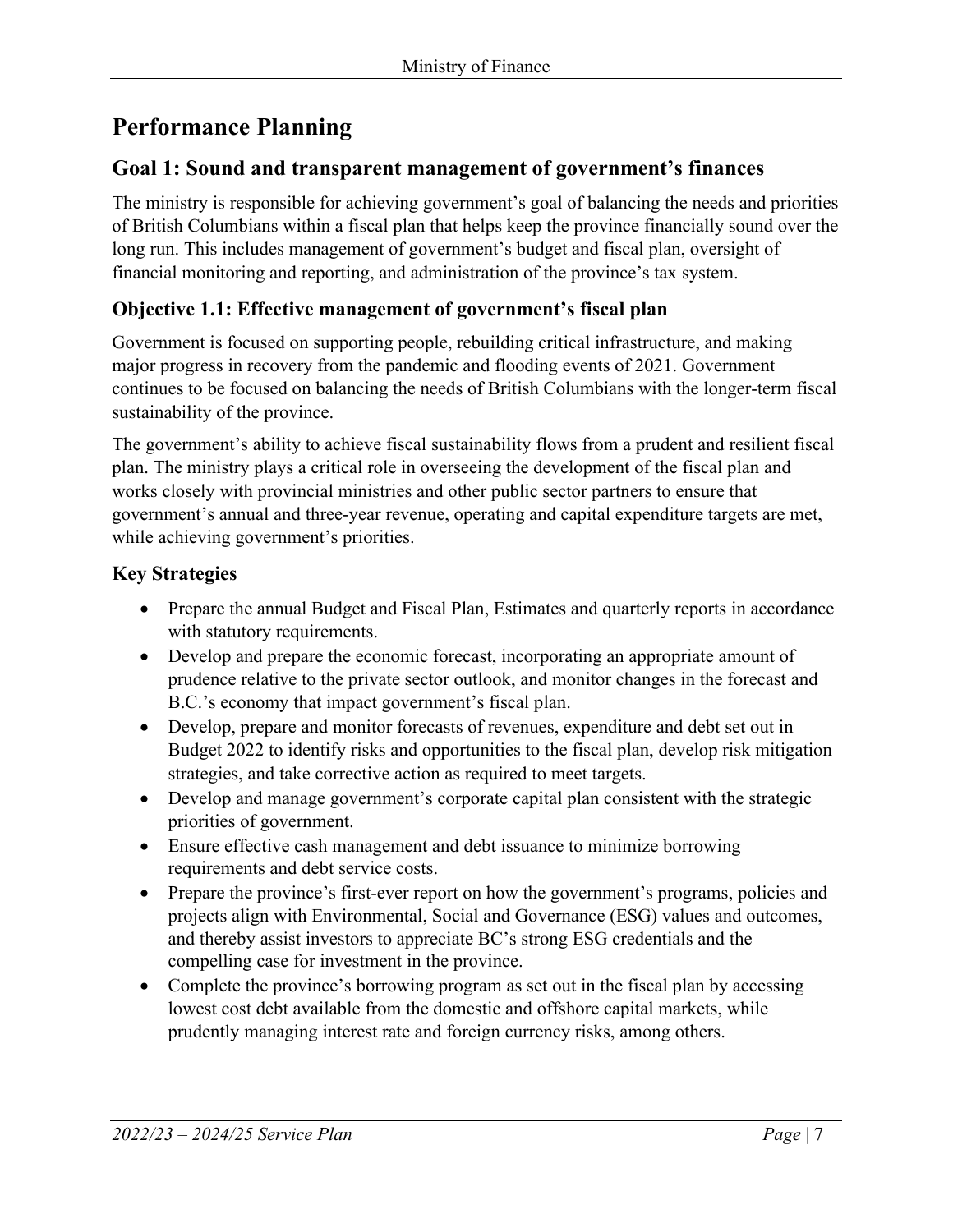| <b>Performance Measure(s)</b>                                                                | 2021/22         | 2022/23                                       | 2023/24                                       | 2024/25                                       |
|----------------------------------------------------------------------------------------------|-----------------|-----------------------------------------------|-----------------------------------------------|-----------------------------------------------|
|                                                                                              | <b>Forecast</b> | <b>Target</b>                                 | <b>Target</b>                                 | <b>Target</b>                                 |
| 1.1 Meet or exceed current year<br>budget targets as set out in<br>government's fiscal plan. | Deficit \$196 M | As set out in<br>government<br>fiscal<br>plan | As set out in<br>government<br>fiscal<br>plan | As set out in<br>government<br>fiscal<br>plan |

Data source: British Columbia Budget and Fiscal Plan

#### **Linking Performance Measure to Objective**

This measure reflects the ministry's overall success in implementing, monitoring, and maintaining government's fiscal plan. The ministry will monitor the post-COVID economic recovery and update the fiscal plan accordingly.

#### **Objective 1.2: Accountable, efficient and transparent financial and program management across government**

#### **Key Strategies**

- Oversee government's financial, procurement and administrative management framework and ensure core policies are effectively administered.
- Monitor, evaluate and report on the effectiveness of internal controls and prepare the annual Public Accounts in accordance with statutory requirements.
- Ensure treasury, risk management and security services align with related policies and support the requirements of government and public sector clients.

| <b>Performance Measure(s)</b>                                      | 2021/22                                              | 2022/23                                              | 2023/24                                              | 2024/25                                              |
|--------------------------------------------------------------------|------------------------------------------------------|------------------------------------------------------|------------------------------------------------------|------------------------------------------------------|
|                                                                    | <b>Forecast</b>                                      | <b>Target</b>                                        | <b>Target</b>                                        | <b>Target</b>                                        |
| 1.2 Audit opinion provided by the<br>Office of the Auditor General | <i>Public Accounts</i><br>in accordance<br>with GAAP | <i>Public Accounts</i><br>in accordance<br>with GAAP | <i>Public Accounts</i><br>in accordance<br>with GAAP | <i>Public Accounts</i><br>in accordance<br>with GAAP |

Data source: Release of *Public Accounts*.

#### **Linking Performance Measure to Objective**

This measure is an indication of government's transparency in accounting for its finances. In preparing the *Public Accounts*, the ministry strives to provide an open, accurate and fair representation of the government's financial position in accordance with GAAP (generally accepted accounting principles). To validate this position, government seeks an independent audit opinion that offers an objective assessment of its financial reporting. This measure will be considered substantially achieved if the Office of the Auditor General provides a qualified but generally positive opinion of the *Public Accounts*.

#### **Objective 1.3: Responsive, fair and effective revenue, tax and benefit administration**

#### **Key Strategies**

• Work with citizens, clients, and other jurisdictions to ensure tax, revenue and benefit programs are effectively administered, including compliance and enforcement activities.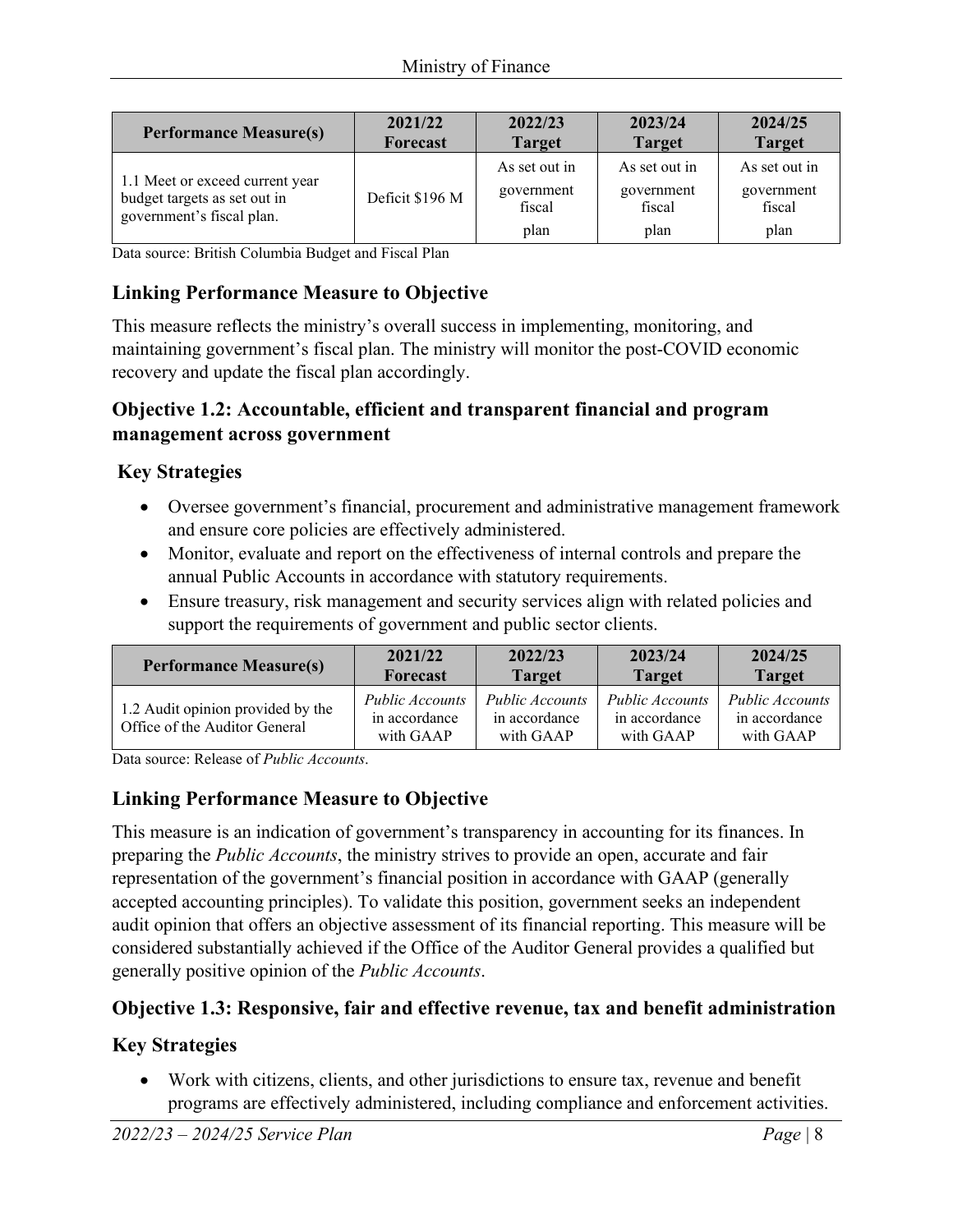- Help improve and promote citizen-centred tax information and education to ensure individuals and businesses fully understand their financial obligations and ensure everyone pays their fair share of taxes.
- Continue to implement new technology and process improvements to the tax administration system that improves the citizen experience, increases engagement with clients, enhances self-service options, and enables effective compliance and enforcement activities.

| <b>Performance</b><br><b>Measures</b>                             | 2018/19<br><b>Baseline</b> | 2021/22<br><b>Forecast</b> | 2022/23<br><b>Target</b> | 2023/24<br><b>Target</b> | 2024/25 Target |
|-------------------------------------------------------------------|----------------------------|----------------------------|--------------------------|--------------------------|----------------|
| 1.3a Percentage of on-time<br>payments                            | 97.75%                     | 97.45%                     | Upward<br>trend          | Upward<br>trend          | Upward trend   |
| 1.3b Cost to collect one dollar<br>of tax revenue                 | \$0.0059                   | \$0.0045                   | Downward<br>trend        | Downward<br>trend        | Downward trend |
| 1.3c Accounts receivables as a<br>percentage of total tax revenue | $1.43\%$                   | 3.87%                      | Downward<br>trend        | Downward<br>trend        | Downward trend |

Data source: Revenue Services Division information systems.

#### **Linking Performance Measure to Objective**

The ministry has three measures that report on the effectiveness of revenue collection programs: percentage of on-time payments, cost to collect tax revenue, and accounts receivable as a percentage of total tax revenue.

The percentage of on-time payments measure tracks tax payments and other revenues received on or before their legislated due date.

The cost to collect revenue measure reflects the cost incurred to collect tax amounts owed to government.

The accounts receivable as a percentage of total revenue measure reports on the success of collecting amounts owed to government and administered by the Ministry of Finance.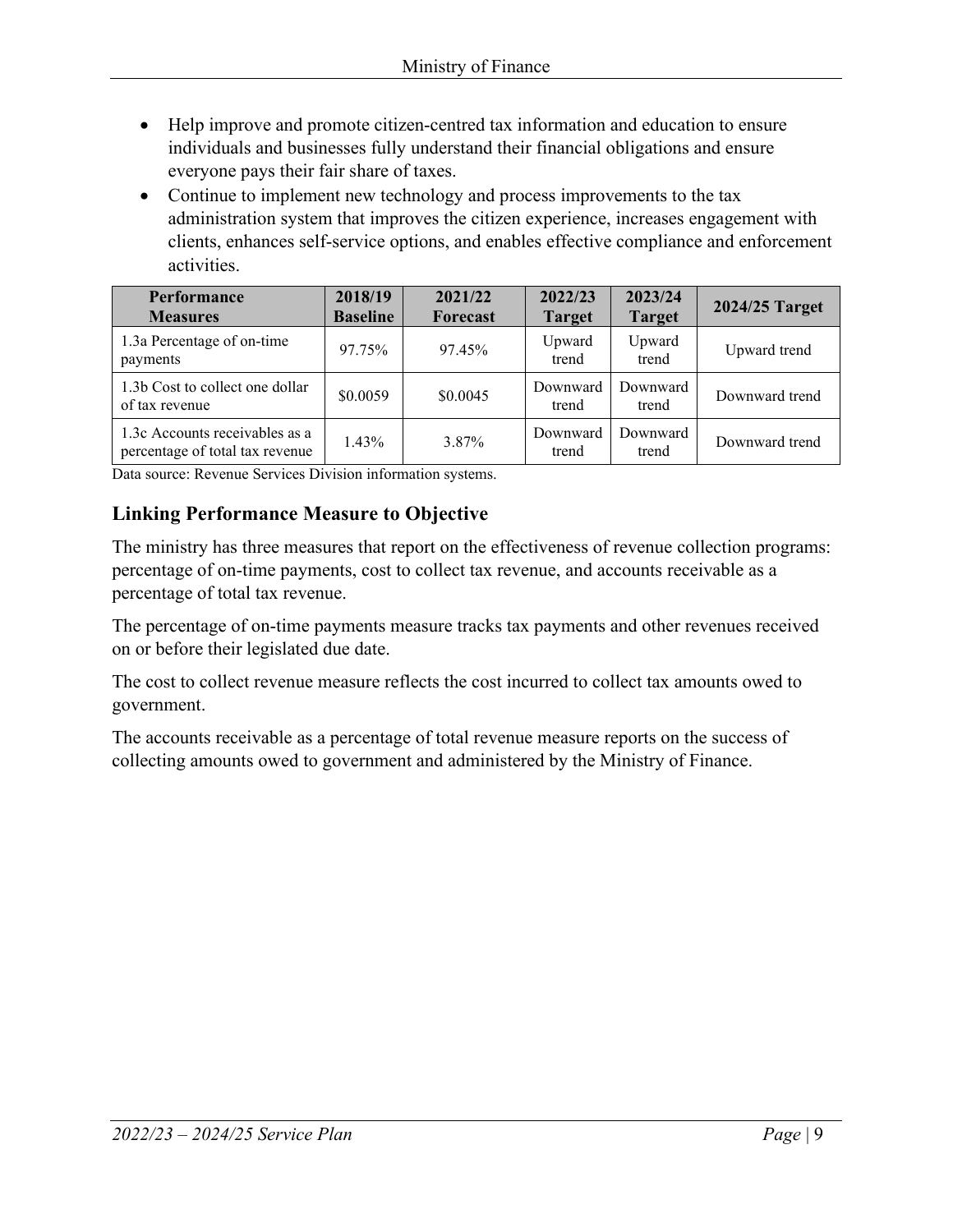#### **Goal 2: Strong, sustainable and innovative economy**

The ministry has a critical role in helping to make B.C.'s tax system fair for all citizens, ensuring a fair and transparent housing market, supporting a robust regulatory environment and making B.C.'s tax system fair for all citizens.

#### **Objective 2.1: A modern, progressive and fair tax system and a robust regulatory environment**

A tax system that is perceived by British Columbians to be fair increases their confidence in government. Furthermore, the province's ability to support a strong economy depends on a regulatory environment that is benchmarked nationally and internationally. Jurisdictions with competitive tax regimes and regulatory frameworks are successful in attracting and retaining personal and business investment.

#### **Key Strategies**

- Develop and implement tax and other measures through the annual Budget process that foster economic growth and help address inequality to ensure the tax system works for all British Columbians, especially disadvantaged and marginalized populations.
- Ensure financial services and real estate regulatory frameworks are efficient and effective and protect the public interest, Respond to financial service regulatory developments in other provinces and territories to ensure effective coordination and harmonization with these partner jurisdictions.
- Ensure the property assessment system remains fair and equitable; and continue to work on emerging and existing property assessment issues including the valuation of properties with development potential occupied by small businesses, non-profits and arts and cultural organizations.
- Expand the ministry's capacity to leverage data holdings<sup>[1](#page-9-0)</sup> to support evidence-based policy development.

| <b>Performance Measure(s)</b>                                                        | 2021/22                 | 2022/23                 | 2023/24                 | 2024/25                 |
|--------------------------------------------------------------------------------------|-------------------------|-------------------------|-------------------------|-------------------------|
|                                                                                      | <b>Forecast</b>         | <b>Target</b>           | <b>Target</b>           | <b>Target</b>           |
| 2.1a Provincial ranking of corporate                                                 | Remain in               | Remain in               | Remain in               | Remain in               |
| income tax rates                                                                     | lowest four             | lowest four             | lowest four             | lowest four             |
| 2.1b Provincial ranking of personal                                                  | Remain in               | Remain in               | Remain in               | Remain in               |
| income tax rates for bottom bracket                                                  | lowest two              | lowest two              | lowest two              | lowest two              |
| 2.1c Provincial ranking of personal<br>income tax rates for second lowest<br>bracket | Remain in<br>lowest two | Remain in<br>lowest two | Remain in<br>lowest two | Remain in<br>lowest two |

• Review and provide advice on federal-provincial fiscal arrangements.

Data source: Published legislation and budgets from all 10 provinces.

<span id="page-9-0"></span><sup>&</sup>lt;sup>1</sup> The ministry maintains a variety of datasets related to information collected through ministry programs and from public sector partners.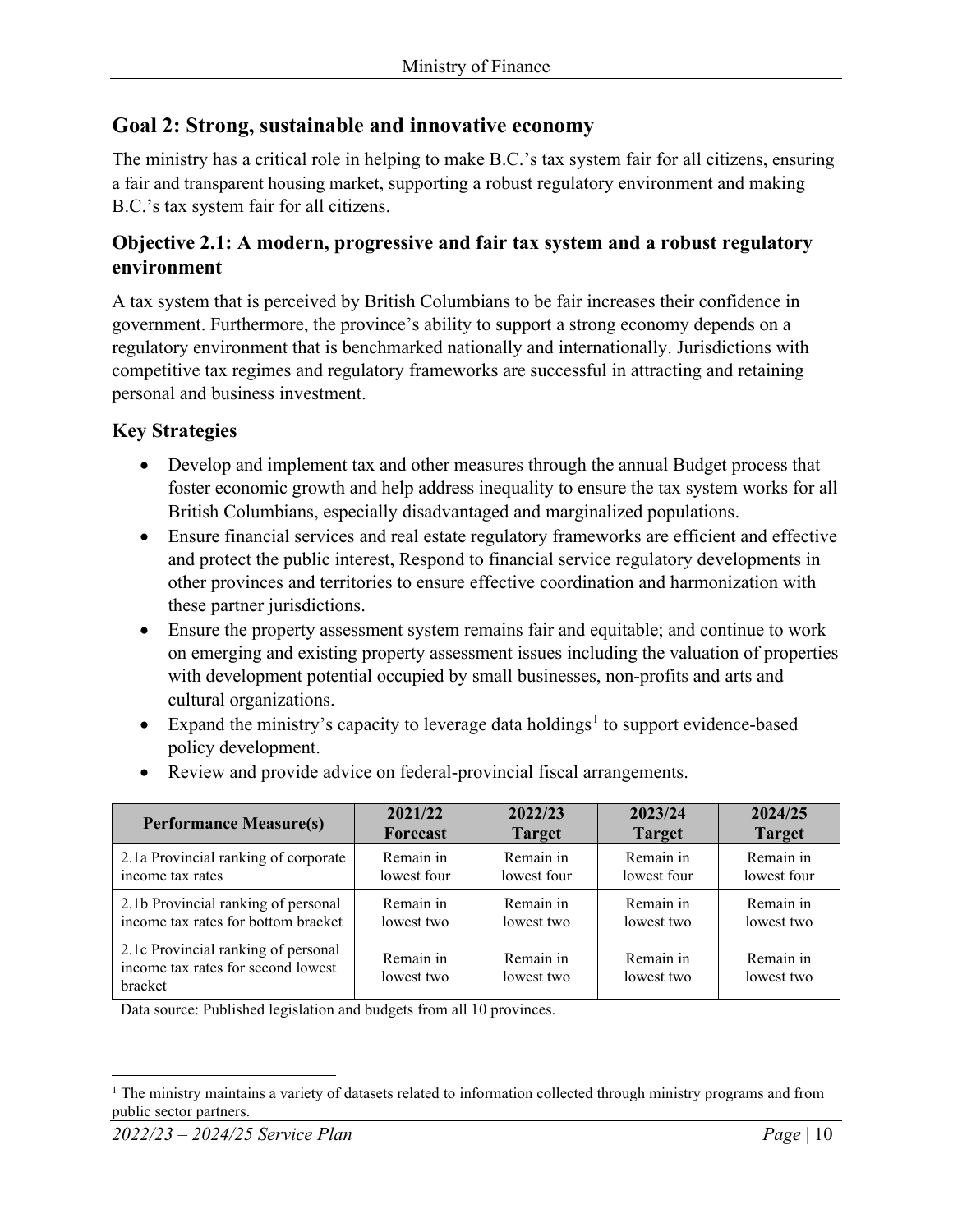#### **Linking Performance Measure to Objective**

The corporate income tax measure reflects government's commitment to maintaining a competitive tax environment that supports a strong and sustainable economy. The measures of the provincial ranking of personal income tax rates provide a comparison of B.C.'s personal income tax rates for the bottom two tax brackets, as of March 31st each year, with those of the other nine provinces.

#### **Objective 2.2: A fair and transparent housing market**

#### **Key Strategies**

- Continue work on the ministry's commitments in government's Homes for BC: a 30-Point Plan for Housing.
- Strengthen consumer protection in B.C.'s real estate market.
- [Monitor effects of the sp](https://www.bcbudget.gov.bc.ca/2018/homesbc/2018_homes_for_bc.pdf)eculation and vacancy tax, and the foreign buyers' tax to ensure desired results are achieved.
- Work with federal government and the B.C. financial services regulators to address money laundering.

| <b>Performance</b>                   | 2021/22       | 2022/23       | 2023/24       | 2024/25       |
|--------------------------------------|---------------|---------------|---------------|---------------|
| <b>Measure(s)</b>                    | <b>Actual</b> | <b>Target</b> | <b>Target</b> | <b>Target</b> |
| 2.2 Residential sales-to-new listing | 77%           | Ratio between | Ratio between | Ratio between |
| ratio                                |               | 40% and $60%$ | 40% and $60%$ | 40% and $60%$ |

Data source: Haver Analytics/Canadian Real Estate Association. The data used for this measure is for the calendar year that ends in the stated fiscal year (e.g., 2021 calendar year data is used for 2021/22).

#### **Linking Performance Measure to Objective**

This measure is the ratio between the number of housing unit sales and the number of new listings entering the market annually in the province on average. In general, a ratio between 40 percent and 60 percent indicates a balanced market in which prices are likely to grow at a moderate pace. The B.C. housing market and its stability is affected by a multitude of factors, only some of which are influenced by ministry policies. Nevertheless, this ratio is an important indicator of the effectiveness of measures implemented by the ministry. The targets signal government's intent to ensure B.C.'s housing market is fair, transparent and balanced.

#### **Objective 2.3: Effective oversight of public sector organizations**

#### **Key Strategies**

- Continue to ensure that GBA+ is effectively implemented through training as well as monitoring and reporting on practices.
- Build and maintain strong governance capacity within government and the broader public sector by providing tools, education, and professional development opportunities.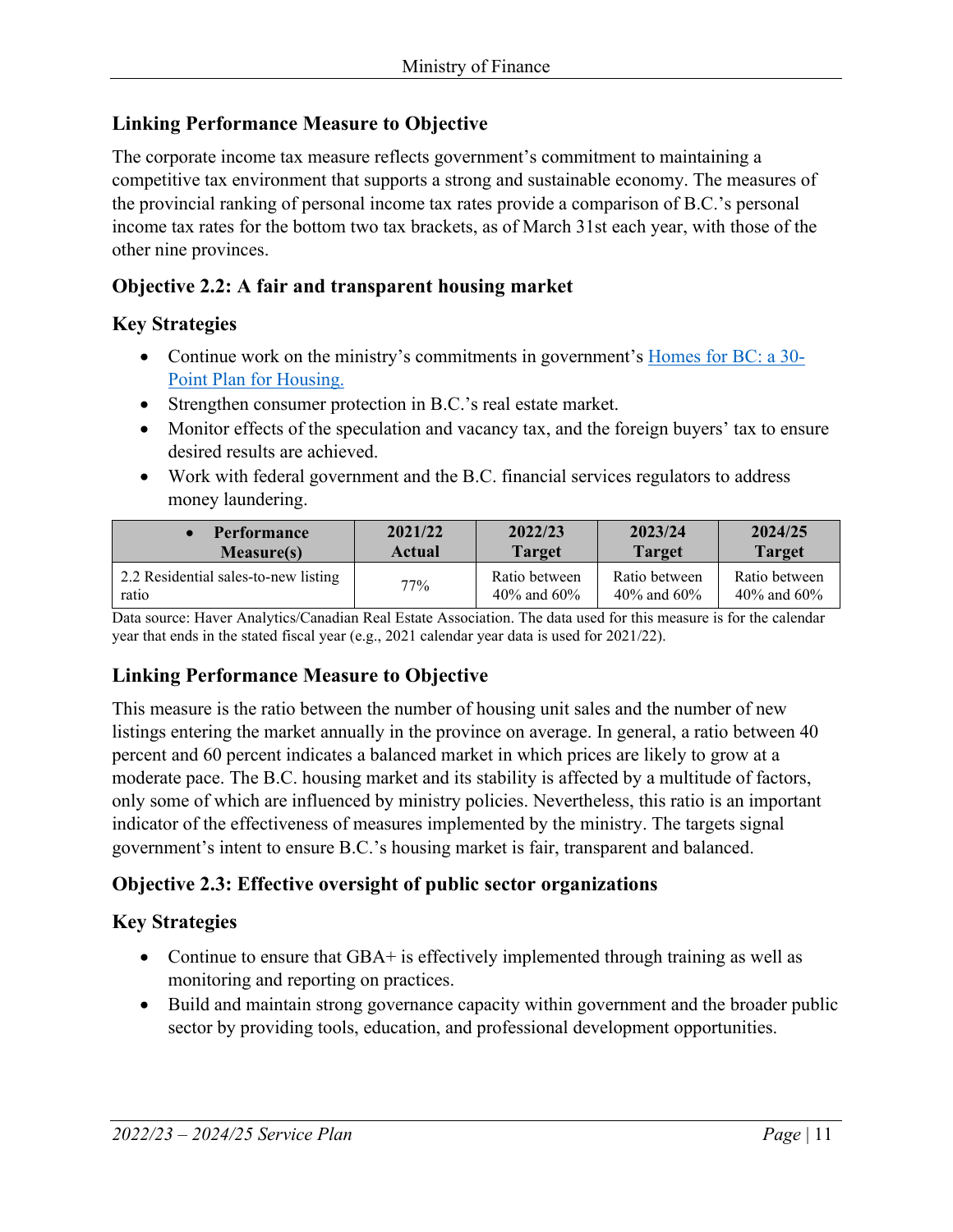- Provide training and facilitate an open, transparent, and merit-based process for provincial appointments, resulting in effective public sector organization boards that reflect the diversity of B.C.
- Strengthen alignment between government and public sector organizations by establishing and maintaining strong relationships and using a collaborative approach to identify and resolve issues and opportunities in partnership with public sector organizations and responsible ministries.
- Provide consistent and comprehensive financial and operational policy oversight of Crown corporations under the responsibility of the Crown Agencies Secretariat.
- Promote a culture of public sector governance best practices and rigorous financial accountability for Crowns and other public sector organizations across government.
- Report on financial plans and performance in accordance with statutory requirements.
- Through training and information sharing on promising practices, support ministries to build out respective GBA+ capacity to aid the broader public sector in the development and implementation of increasingly inclusive and equitable programs.

| <b>Performance</b><br><b>Measure(s)</b>                                                                                                                                                   | 2020/21<br><b>Baseline</b> | 2021/22<br><b>Forecast</b> | 2022/23<br><b>Target</b> | 2023/24<br><b>Target</b> | 2024/25<br><b>Target</b> |
|-------------------------------------------------------------------------------------------------------------------------------------------------------------------------------------------|----------------------------|----------------------------|--------------------------|--------------------------|--------------------------|
| 2.3a Total number of<br>current staff who have<br>taken GBA+ training $1, 2, 3, 4$                                                                                                        |                            | 32%                        | 35%                      | 38%                      | 40%                      |
| 2.3b Number of public<br>sector organization board<br>members and executive<br>who have completed the<br>Governing in the Public<br>Interest Certificate training<br>courses <sup>5</sup> |                            |                            |                          |                          |                          |
| • Level 1 (cumulative) $6$                                                                                                                                                                | 313                        | 350                        | 425                      | <b>TBD</b>               | <b>TBD</b>               |
| • Level 2 - Financial<br>Management - Module $37$                                                                                                                                         | 30                         | 150                        | 180                      | <b>TBD</b>               | <b>TBD</b>               |

<sup>1</sup> Data source: Public Service Agency data.

<sup>2</sup> Data captures the percentage of employees (out of a total 35,988) who undertook either the Federal or Provincial GBA+ training and were employed with the BC Government as of January 2022. Data excludes duplicate counts of training (i.e., if staff took a course multiple times or if they took multiple types of GBA+ courses).

 $3$  Data does not include training undertaken by Crown Corporations.<br> $4$  Targets for the 2022/23 Ministry Service Plan have been updated as training targets from the 2021/22 Service Plan

were met early on. Additionally, targets now reflect percentages of employees who received training as opposed to absolute numbers. This was done to ease interpretation of training targets and future training target estimations. 5 Data source-2021/22: Ministry of Finance - Crown Agencies Secretariat. There are a total of 1,889 appointees on BC's public crowns, boards and commissions. Approximately 400 new appointments are made annually. [6 Governing in the Public Interest Certificate Program Level 1](https://www2.gov.bc.ca/gov/content/bcpublicsectorboardresourcing/online-training) includes Public Sector Organization Basics, and Your Role as Board/Tribunal Member.

<sup>7</sup> Financial Management eModule was launched in September 2021. Baseline data, forecast and target for the first full year reflects an estimate based on 3 months of data.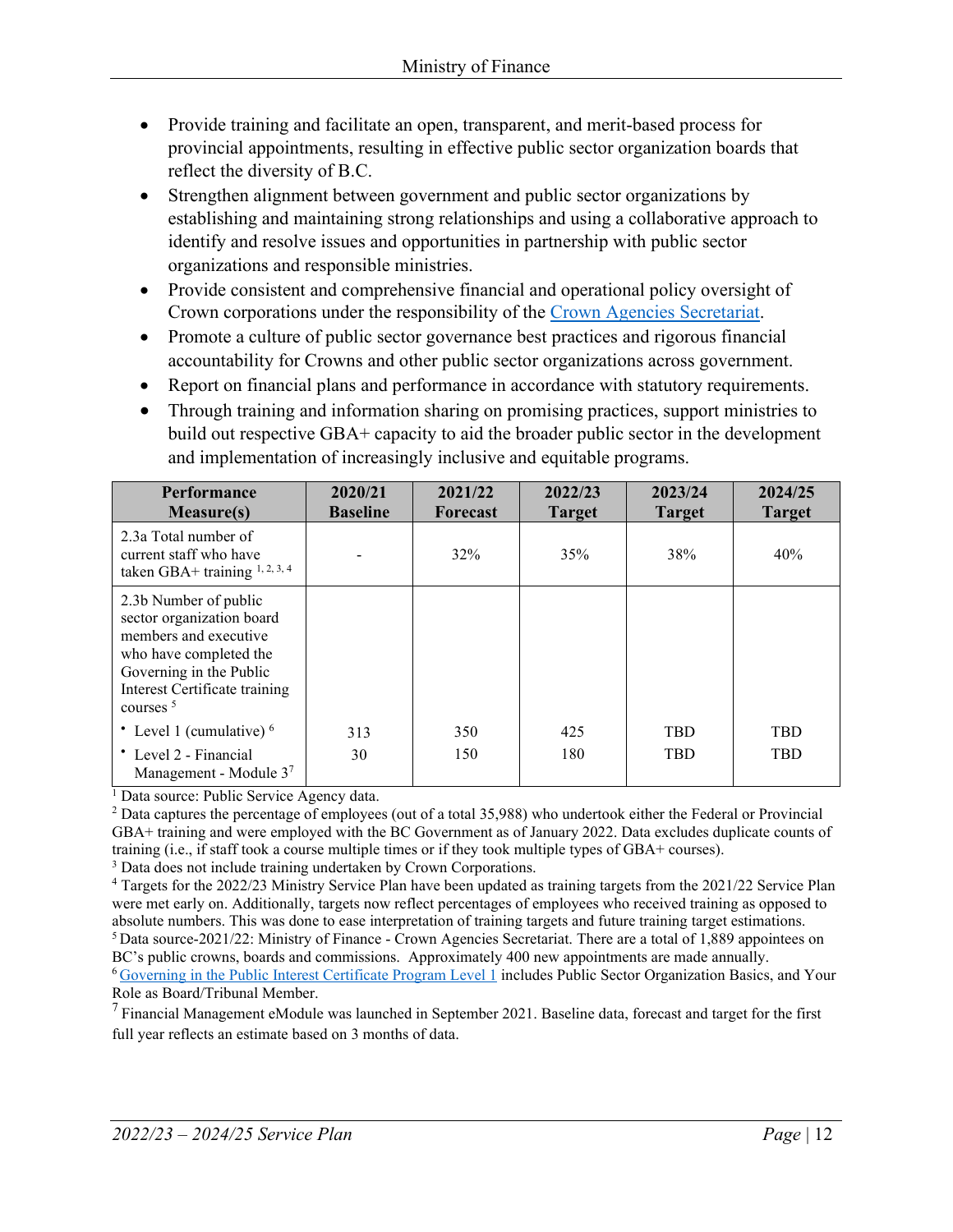#### **Linking Performance Measure to Objective**

For performance measure 2.3a, these percentages capture all current public service employees who have completed federal or provincial GBA+ training. GBA+ courses are designed to increase staff awareness of how diverse groups of people benefit from and are impacted by policies, programs, services, budgets, and legislation. Increasing the number of employees who receive this training will help ensure GBA+ is effectively implemented across the public service.

Performance measure 2.3b tracks the Ministry's commitment to maintaining a strong governance capacity within government and the broader public sector. Through training provided by the Crown Agencies Secretariat, public sector organization board members and executive can expand their knowledge in areas that are key to the effective oversight of public sector organizations: public sector organization basics; roles as board/tribunal members; financial governance; risk management; and human resources. Additional support is provided to key Crown agency boards and executive in specific areas of focus related to their organizations.

#### **Discussion**

The figures in 2.3a capture the ambition to train new staff entering the public service, and a commitment to increase training completion. As of February 2022, 10,875 of the public service's 35,998 employees have taken at least one of the offered GBA+ trainings. The percentage of staff expected to complete GBA+ training is expected to grow over the next several years; and over time, as a greater percentage of existing employees complete the training, the targets will be driven by new employees onboarding into the public service. All future training targets will be formally assessed, reviewed and updated as part of the provincial GBA+ Strategy. Updated training targets will be integrated into future service plans.

The figures in 2.3b are cumulative, with a focus on a steady increase in completed training yearover-year. As the *Governing in the Public Interest Certificate Program* is developed and additional training programs are explored, targets are expected to increase. Targets will be determined in next year's service plan for fiscal years 2023/24 and 2024/25, after the development and launch of Module 4 (Risk Management) and Module 5 (Human Resources Management).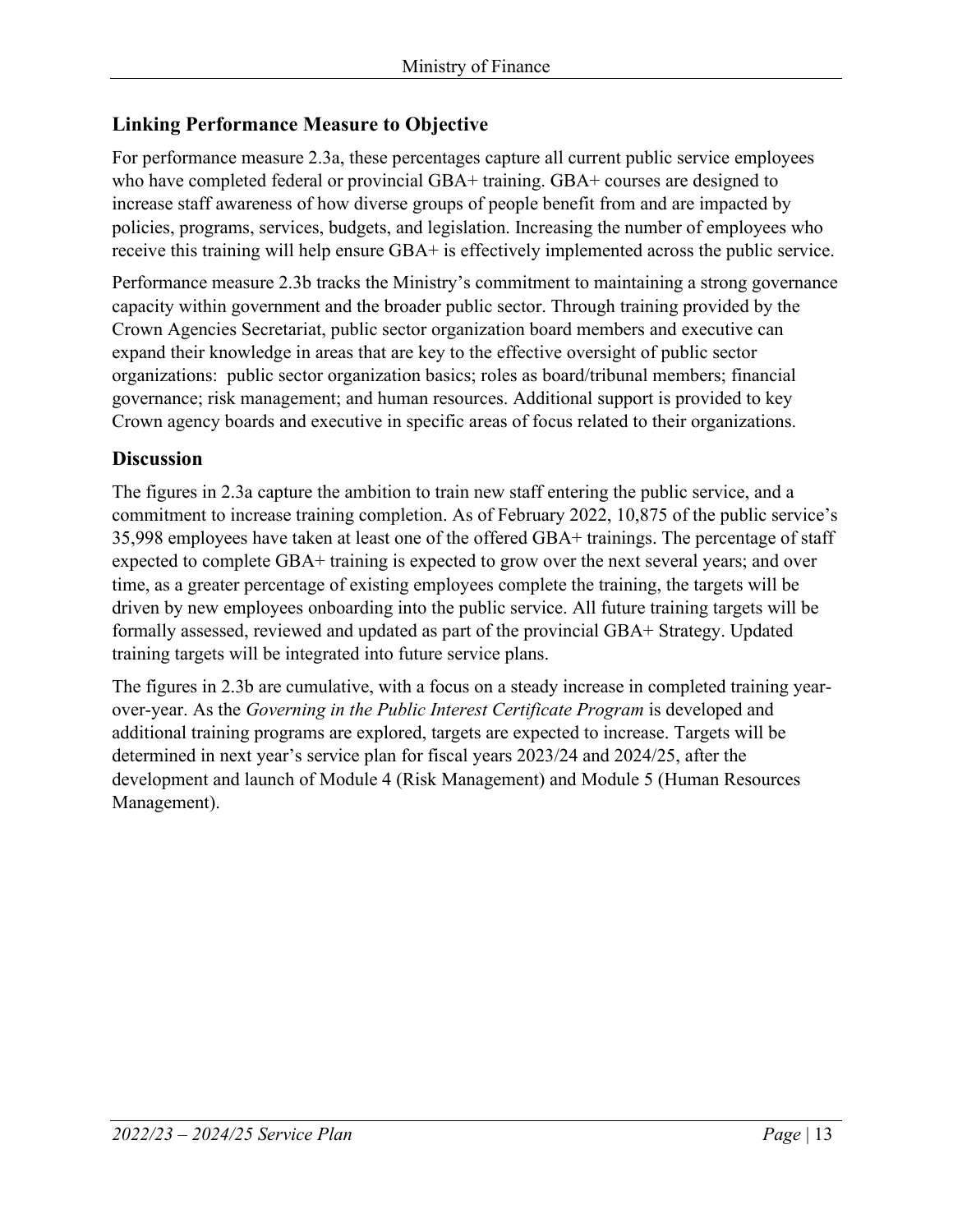# <span id="page-13-0"></span>**Financial Summary**

| <b>Core Business Area</b>                                                          | 2021/22<br><b>Restated</b><br>Estimates <sup>1</sup> | 2022/23<br><b>Estimates</b>                                              | 2023/24<br>Plan | 2024/25<br>Plan |  |  |  |
|------------------------------------------------------------------------------------|------------------------------------------------------|--------------------------------------------------------------------------|-----------------|-----------------|--|--|--|
| <b>Operating Expenses (\$000)</b>                                                  |                                                      |                                                                          |                 |                 |  |  |  |
| <b>Treasury Board Staff</b>                                                        | 8,355                                                | 9,150                                                                    | 9,150           | 9,150           |  |  |  |
| Office of the Comptroller General                                                  | 21,799                                               | 21,799                                                                   | 21,799          | 21,799          |  |  |  |
| Treasury                                                                           | 1                                                    | 1                                                                        | 1               | $\mathbf{1}$    |  |  |  |
| Revenue Division                                                                   | 210,418                                              | 212,895                                                                  | 212,421         | 212,421         |  |  |  |
| Policy and Legislation                                                             | 9,790                                                | 8,280                                                                    | 8,280           | 8,280           |  |  |  |
| Public Sector Employers' Council<br>Secretariat                                    | 16,958                                               | 17,339                                                                   | 17,339          | 17,339          |  |  |  |
| Crown Agencies Secretariat                                                         | 2,589                                                | 7,034                                                                    | 6,962           | 6,871           |  |  |  |
| <b>Executive and Support Services</b>                                              | 37,556                                               | 42,349                                                                   | 42,416          | 42,416          |  |  |  |
| Housing Priority Initiatives special<br>account                                    | 565,110                                              | 785,738                                                                  | 530,740         | 538,044         |  |  |  |
| Insurance and Risk Management<br>Account                                           | 4,630                                                | 4,630                                                                    | 4,630           | 4,630           |  |  |  |
| Provincial Home Acquisition<br>Wind Up special account                             | 10                                                   | 10                                                                       | 10              | 10              |  |  |  |
| <b>Total</b>                                                                       | 877,216                                              | 1,109,225                                                                | 853,748         | 860,961         |  |  |  |
|                                                                                    |                                                      | <b>Ministry Capital Expenditures (Consolidated Revenue Fund) (\$000)</b> |                 |                 |  |  |  |
| <b>Executive and Support Services</b>                                              | 181                                                  | 292                                                                      | 112             | 10              |  |  |  |
| <b>Total</b>                                                                       | 181                                                  | 292                                                                      | 112             | 10              |  |  |  |
|                                                                                    |                                                      | <b>Other Financing Transactions (\$000)</b>                              |                 |                 |  |  |  |
| <b>Reconstruction Loan Portfolio</b><br>(Homeowner Protection Act<br>Loan Program) |                                                      |                                                                          |                 |                 |  |  |  |
| Receipts                                                                           | (2,000)                                              | (1,750)                                                                  | (1,500)         | (1,000)         |  |  |  |
| Disbursements                                                                      | 0,000                                                | 0,000                                                                    | 0,000           | 0,000           |  |  |  |
| Net Cash Requirements (Source)                                                     | (2,000)                                              | (1,750)                                                                  | (1,500)         | (1,000)         |  |  |  |
| <b>Student Aid BC Loan Program</b>                                                 |                                                      |                                                                          |                 |                 |  |  |  |
| Receipts                                                                           | (115,000)                                            | (115,000)                                                                | (115,000)       | (115,000)       |  |  |  |
| Disbursements                                                                      | 230,000                                              | 230,000                                                                  | 230,000         | 230,000         |  |  |  |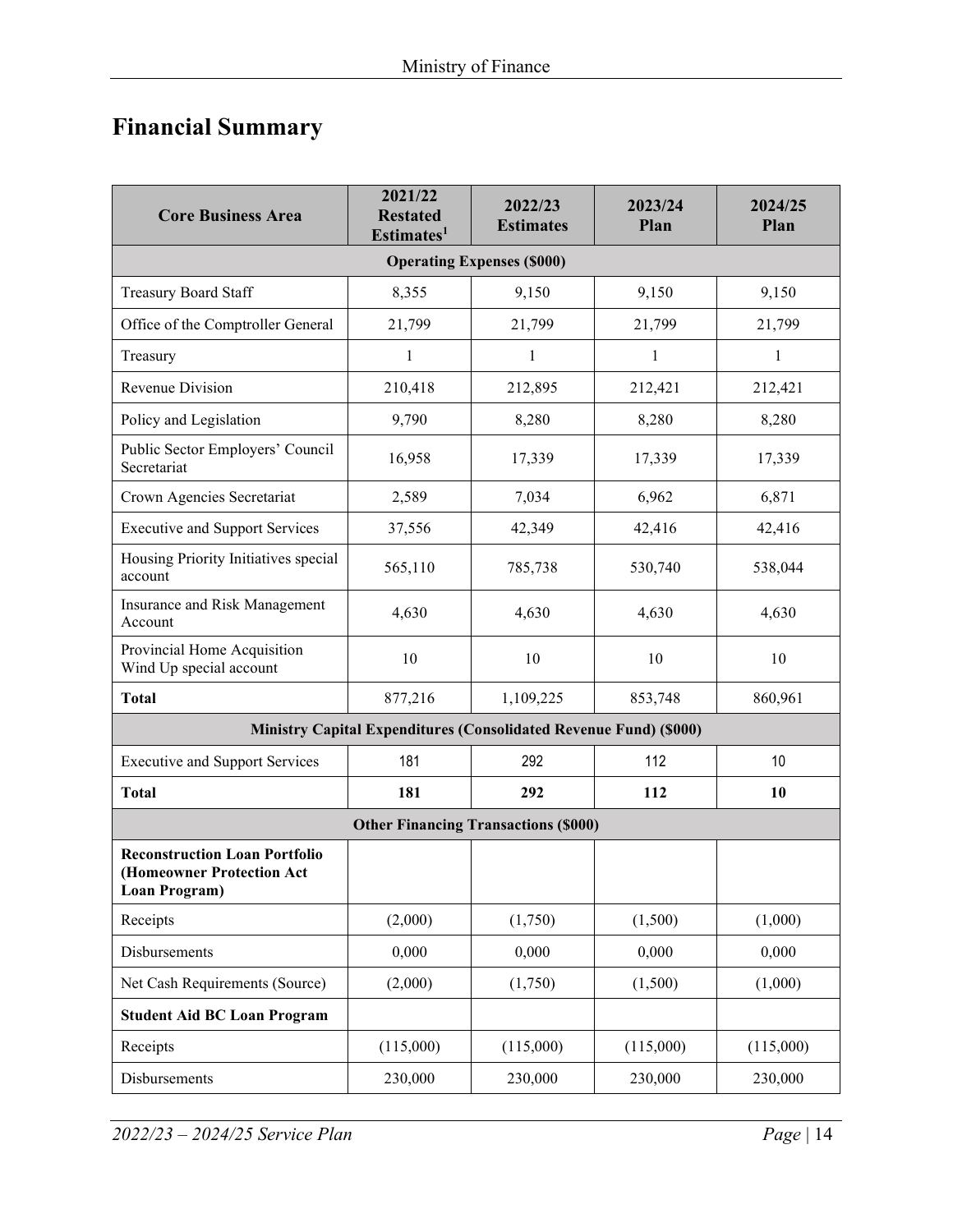| <b>Core Business Area</b>                                            | 2021/22<br><b>Restated</b><br>Estimates <sup>1</sup> | 2022/23<br><b>Estimates</b>       | 2023/24<br>Plan | 2024/25<br>Plan |
|----------------------------------------------------------------------|------------------------------------------------------|-----------------------------------|-----------------|-----------------|
|                                                                      |                                                      | <b>Operating Expenses (\$000)</b> |                 |                 |
| Net Cash Requirements (Source)                                       | 115,000                                              | 115,000                           | 115,000         | 115,000         |
| <b>International Fuel Tax</b><br><b>Agreement Motor Fuel Tax Act</b> |                                                      |                                   |                 |                 |
| Receipts                                                             | (16,000)                                             | (18,000)                          | (18,000)        | (18,000)        |
| Disbursements                                                        | 5,000                                                | 7,000                             | 7,000           | 7,000           |
| Net Cash Requirements (Source)                                       | (11,000)                                             | (11,000)                          | (11,000)        | (11,000)        |
| <b>Land Tax Deferment Act</b>                                        |                                                      |                                   |                 |                 |
| Receipts                                                             | (100,000)                                            | (120,000)                         | (120,000)       | (120,000)       |
| Disbursements                                                        | 300,000                                              | 300,000                           | 300,000         | 300,000         |
| Net Cash Requirements (Source)                                       | 200,000                                              | 180,000                           | 180,000         | 180,000         |
| <b>Improvement District Loans</b><br>(Local Government Act)          |                                                      |                                   |                 |                 |
| Receipts                                                             | (2,000)                                              | (2,000)                           | (2,000)         | (2,000)         |
| Disbursements                                                        | 15,000                                               | 2,000                             | 2,000           | 2,000           |
| Net Cash Requirements (Source)                                       | 13,000                                               | $\boldsymbol{0}$                  | $\theta$        | $\theta$        |
| <b>Total Receipts</b>                                                | (235,000)                                            | (256,750)                         | (256, 500)      | (256,000)       |
| <b>Total Disbursements</b>                                           | 550,000                                              | 539,000                           | 539,000         | 539,000         |
| <b>Total Net Cash Requirements</b><br>(Source)                       | 315,000                                              | 282,250                           | 282,500         | 283,000         |

<sup>1</sup> For comparative purposes, amounts shown for 2021/22 have been restated to be consistent with the presentation of the *2022/23 Estimates*.

\* Further information on program funding and vote recoveries is available in the *Estimates and Supplement to the* [Estimates.](http://www.bcbudget.gov.bc.ca/)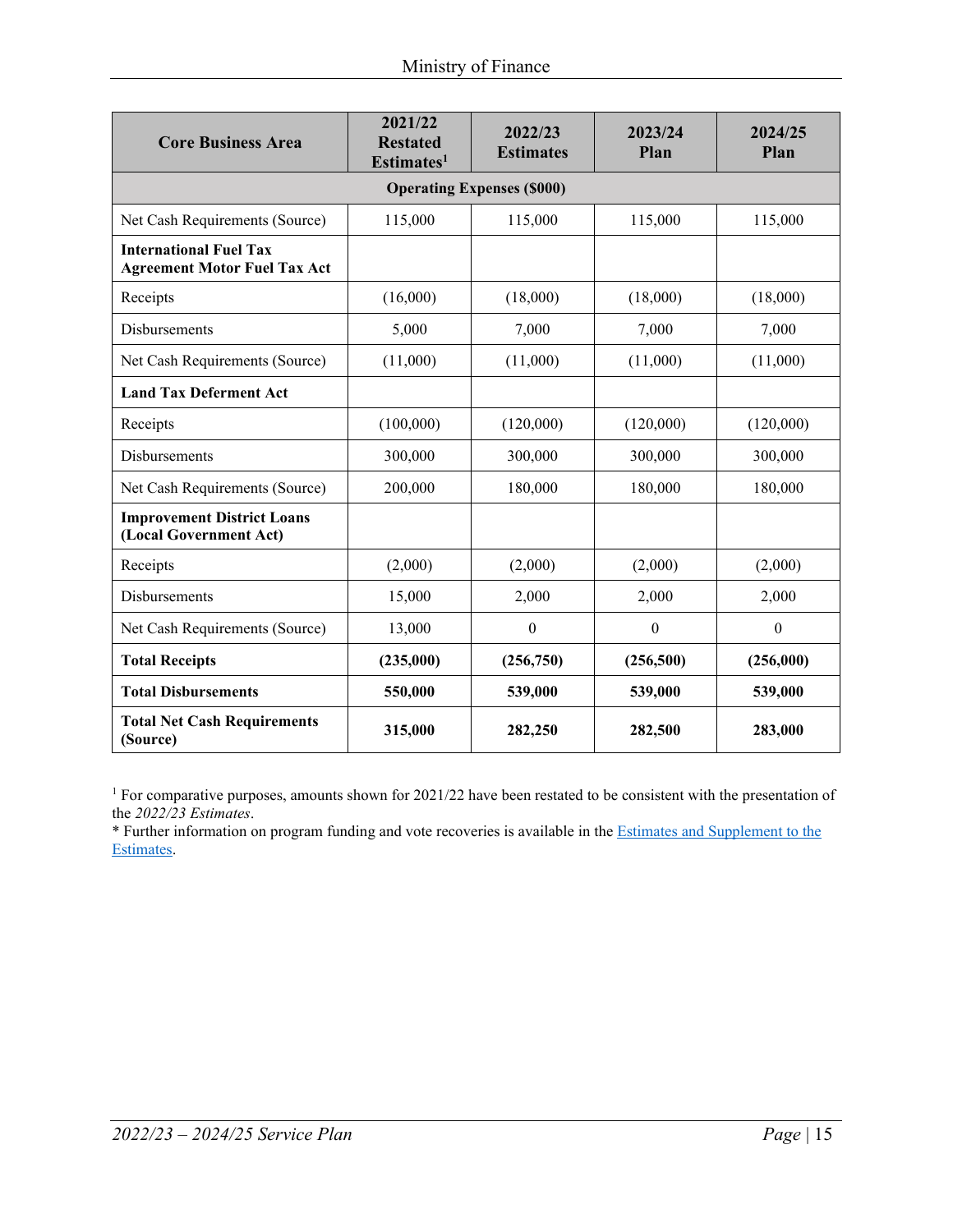# <span id="page-15-0"></span>**Appendix A: Government Communications and Public Engagement**

#### **Purpose of the Organization**

[Government Communications and Public Engagement](https://www2.gov.bc.ca/gov/content/governments/organizational-structure/ministries-organizations/central-government-agencies/government-communications) (GCPE) provides centralized communications management and services for government. The mandate of GCPE is to ensure British Columbians are informed about programs, policies and services that affect them – and to communicate essential features and changes in these areas through traditional communication practices, direct engagement, and online services.

#### **Strategic Direction**

GCPE plays a critical role in helping government achieve its key commitments: make life more affordable; deliver the services people count on; and build a strong, sustainable economy that works for everyone by informing British Columbians about government actions to achieve these priorities and about the programs and services available. GCPE also supports direct engagement with citizens through ongoing dialogue concerning the development and design of key initiatives (e.g., supporting communications and public engagement activities for the implementation of COVID-19 pandemic response and recovery).

In today's fast-paced and media-rich world, it is important to ensure that government communicates effectively so people know what services are available to them, what changes are made to those services, and how to access them. GCPE is responsible for helping to shape the way the B.C. government talks to citizens through various channels, from traditional advertising and earned media techniques, to innovative digital communications, and ensuring that peoples' voices are heard when important decisions are being made through direct engagement on a variety of issues.

GCPE engages and informs British Columbians on government initiatives to connect directly to the information and services they need. This is achieved by expanding government's reach in communicating via direct (social media) and filtered (media) communications, and by helping them access the public services they require.

#### **Resource Summary**

| <b>Core Business Area</b>         | 2021/22<br><b>Restated</b><br>Estimates <sup>1</sup> | 2022/23<br><b>Estimates</b> | 2023/24<br>Plan | 2024/25<br>Plan |  |  |
|-----------------------------------|------------------------------------------------------|-----------------------------|-----------------|-----------------|--|--|
| <b>Operating Expenses (\$000)</b> |                                                      |                             |                 |                 |  |  |
| Government Communications         | 28,338                                               | 28,338                      | 28,338          | 28,338          |  |  |
| <b>Total</b>                      | 28,338                                               | 28,338                      | 28,338          | 28,338          |  |  |

<sup>1</sup> For comparative purposes, amounts shown for 2021/22 have been restated to be consistent with the presentation of the *2022/23 Estimates*.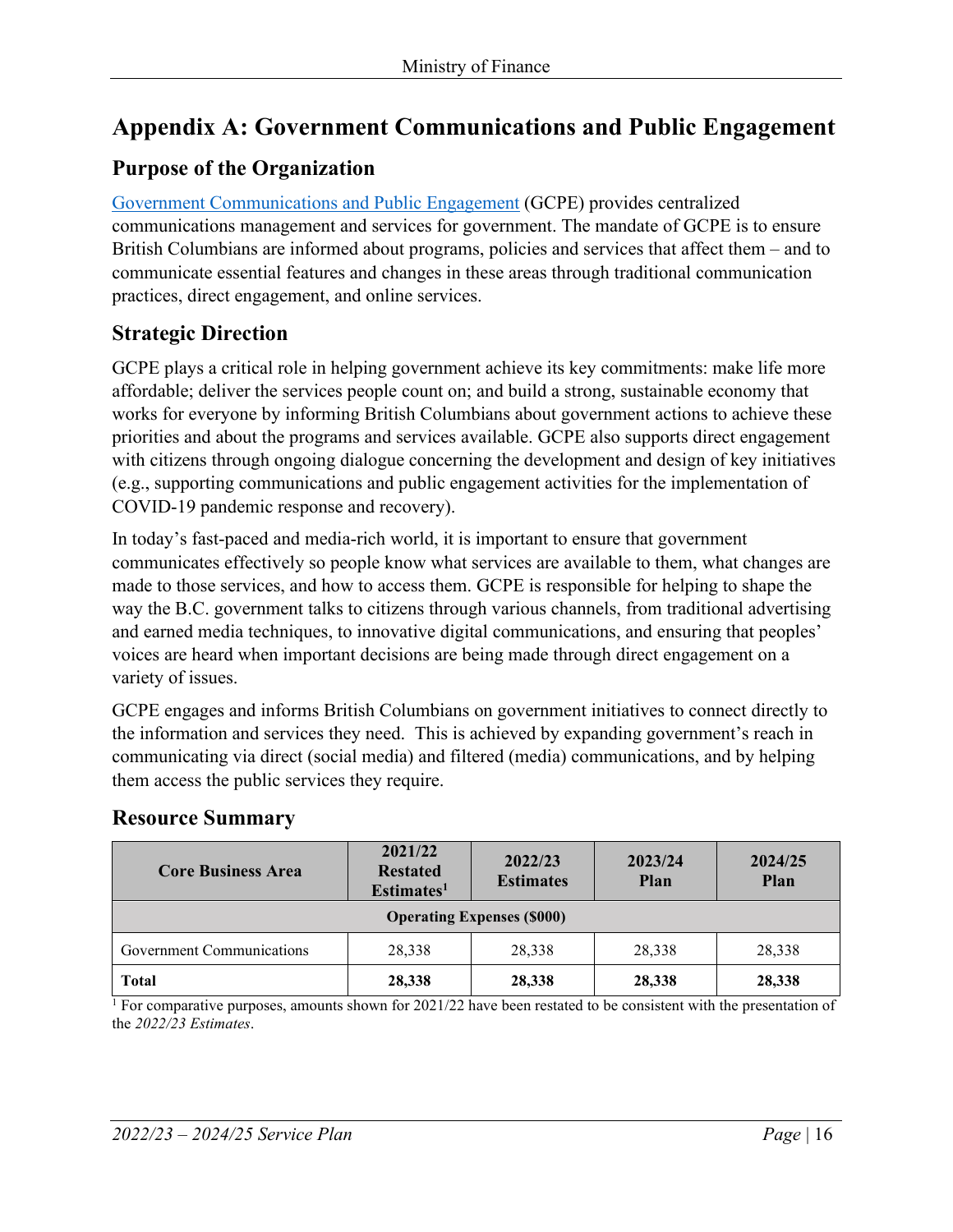# <span id="page-16-0"></span>**Appendix B: BC Public Service Agency**

#### **Purpose of the Agency**

The [BC Public Service Agency](https://www2.gov.bc.ca/gov/content/governments/organizational-structure/ministries-organizations/central-government-agencies/bc-public-service-agency) (PSA) provides human resource leadership, expertise, services and programs that contribute to better business performance of ministries and government as a whole.

#### **Strategic Direction**

The BC Public Service is one of the largest workforces in the province, serving all communities across British Columbia. From frontline workers, to accountants and architects, researchers and analysts, information technology professionals, social workers and others, there is virtually no area of expertise unrepresented. BC Public Service employees provide a wide range of services to British Columbians supporting the provision of health care, public safety, education, and environmental management to name a few.

The PSA supports that work by providing human resources services such as hiring, payroll, labour relations, occupational health and safety, professional development, succession management and employee engagement. In doing so, it helps to ensure the BC Public Service continues to have the right talent it needs to do the work of government today and in the future.

In addition to its core services and functions, priorities for the PSA in the coming year include:

- Working to ensure the BC Public Service is an inclusive organization reflective of the people of British Columbia where all employees are supported to reach their full potential.
- Supporting employees with the policies, programs and services needed to ensure their health, safety, and performance during the ongoing COVID-19 pandemic.
- Maintaining a strong focus on the ethical foundation of the professional public service.

#### **Links to Key Programs and Initiatives**

[Public Service Agency Programs & Services](https://www2.gov.bc.ca/gov/content/careers-myhr/bcpsa/psa-programs-services?keyword=psa&keyword=programs) [Careers in the BC Public Service](https://www2.gov.bc.ca/gov/content/careers-myhr/job-seekers/featured-careers) [Indigenous Youth Internship Program](https://www2.gov.bc.ca/gov/content/careers-myhr/job-seekers/internship-co-op-opportunities/iyip) [Diversity, Inclusion & Respect](https://www2.gov.bc.ca/gov/content/careers-myhr/about-the-bc-public-service/diversity-inclusion?keyword=diversity&keyword=and&keyword=inclusion) [Where Ideas Work 2020 Corporate Plan for the BC Public Service](http://whereideaswork.gov.bc.ca/)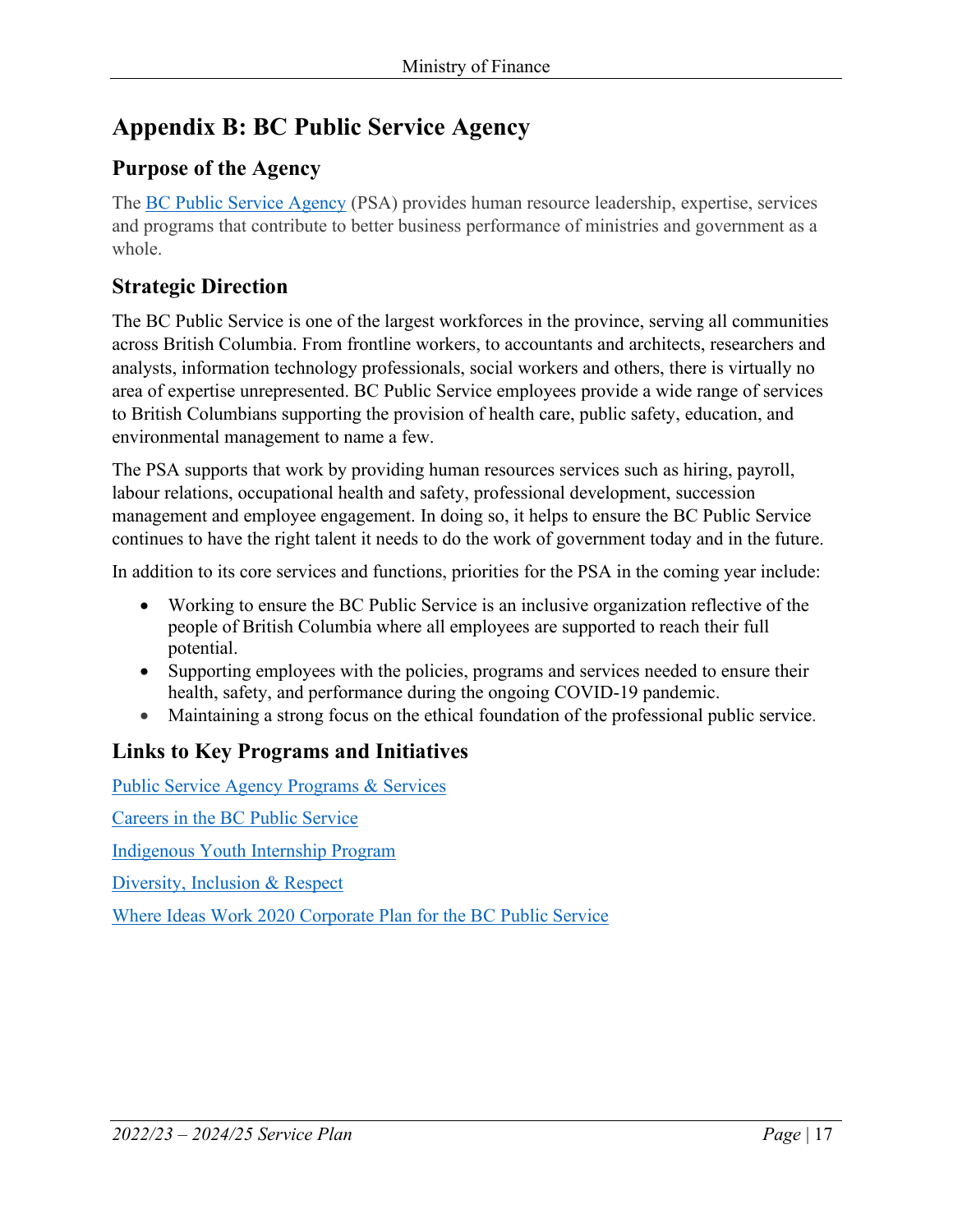### **Resource Summary**

| <b>Core Business Area</b>                                                | 2021/22<br><b>Restated</b><br>Estimates <sup>1</sup> | 2022/23<br><b>Estimates</b>       | 2023/24<br>Plan | 2024/25<br><b>Plan</b> |  |
|--------------------------------------------------------------------------|------------------------------------------------------|-----------------------------------|-----------------|------------------------|--|
|                                                                          |                                                      | <b>Operating Expenses (\$000)</b> |                 |                        |  |
| <b>BC Public Service Agency</b>                                          | 59,507                                               | 59,628                            | 59,628          | 59,628                 |  |
| <b>Benefits and Other Employment</b><br>Costs                            | п                                                    |                                   |                 | -1                     |  |
| <b>Long Term Disability Fund</b><br><b>Special Account</b>               | 24,763                                               | 23,985                            | 23,985          | 23,985                 |  |
| <b>Total</b>                                                             | 84,271                                               | 83,614                            | 83,614          | 83,614                 |  |
| <b>Ministry Capital Expenditures (Consolidated Revenue Fund) (\$000)</b> |                                                      |                                   |                 |                        |  |
| <b>BC Public Service Agency</b>                                          | 10                                                   | 10                                | 10              | 10                     |  |
| <b>Total</b>                                                             | 10                                                   | 10                                | 10              | 10                     |  |

<sup>1</sup> For comparative purposes, amounts shown for 2021/22 have been restated to be consistent with the presentation of the *2022/23 Estimates*.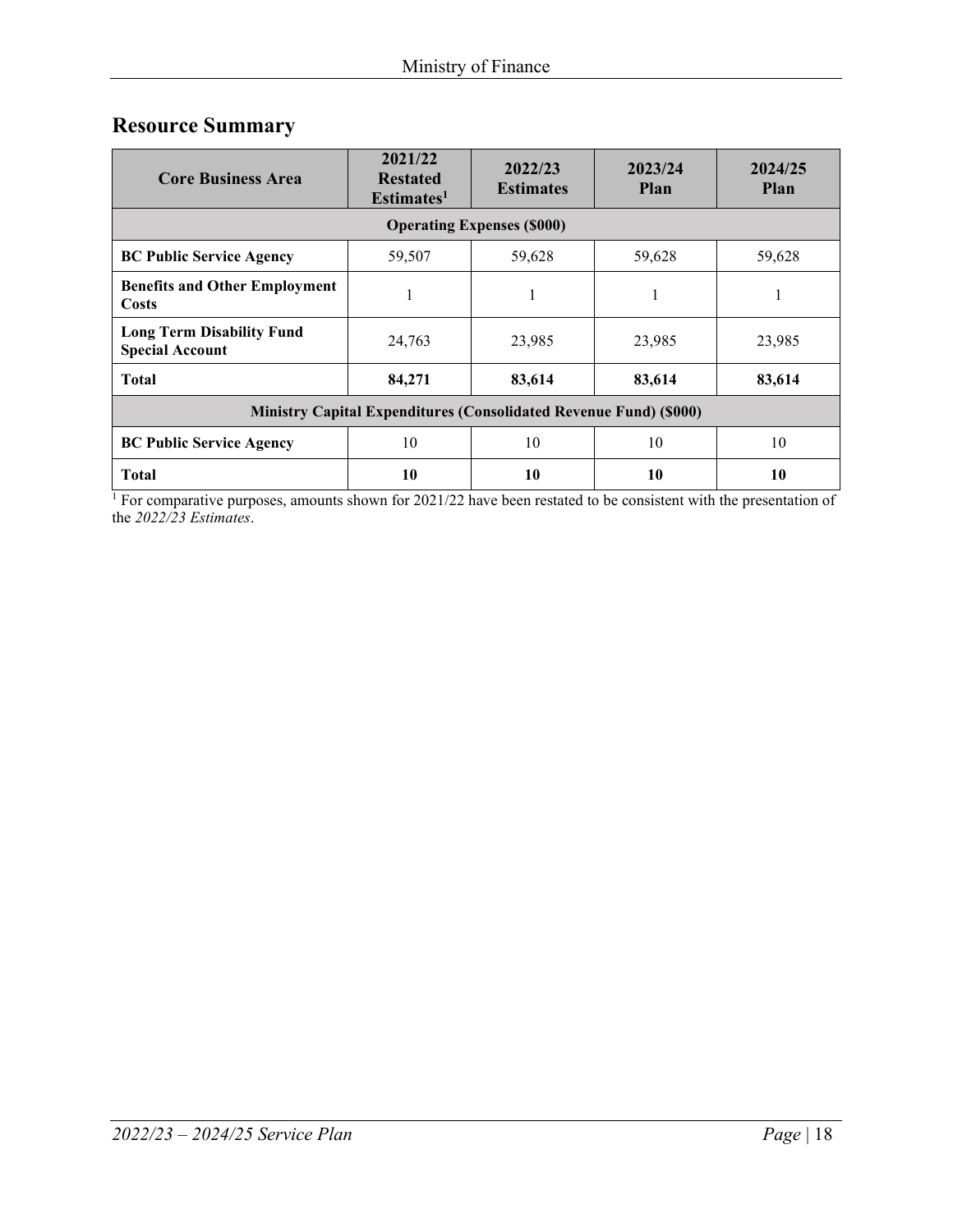# <span id="page-18-0"></span>**Appendix C: Crown Agencies Secretariat**

#### **Purpose of the Organization**

The Crown Agencies Secretariat (CAS) supports public sector organizations to operate effectively, in the public interest, and aligned with government's strategic direction and priorities. CAS supports specific Crown agencies that are strategically important to government and provides advisory and supportive services across ministries, Crown agencies and the Crown sector. CAS also includes the Crown Agencies and Board Resourcing Office (CABRO), which provides oversight of governance, training, corporate accountability and appointments to all Crown corporations, agencies, boards and commissions.

#### **Strategic Direction**

CAS was established in November 2020 to provide strategic oversight and support to Crown agencies and the Crown sector. CAS adopts a collaborative approach to supporting and advising ministries and their public sector organizations, working in partnership with the organizations and their responsible ministries to manage and resolve issues and leverage opportunities.

CAS offers a range of services, including:

- Integrated financial, policy and communications oversight for select Crown agencies.
- Analytical services including expertise in public sector finance, policy, communications and stakeholder engagement, governance, and performance planning and reporting.
- Identification and management of risks and opportunities in the Crown sector.
- Advisory/consultative services as requested by ministries or Crowns including issues management.
- Centralized leadership for the delivery of Crown agency mandate letters, and the legislated annual budget planning and reporting cycle for ministry and Crown agency service plans and annual service plan reports.
- Leadership and oversight of appointments to 264 public sector organizations and approximately 2000 appointees.
- Governance supports and training for public sector boards and executive, as well as operational support for Crown executive and management.

The work that CAS leads with Crown agencies directly supports government's priorities, such as improving affordability for British Columbians and ensuring good jobs and livelihoods for citizens. In addition, CAS serves as a key resource for government in advancing COVID-19 recovery efforts within and across the Crown sector. CAS's ongoing work will help establish a culture of collaboration, transparency and accountability across the Crown sector, enabling government to be nimble and responsive when issues emerge.